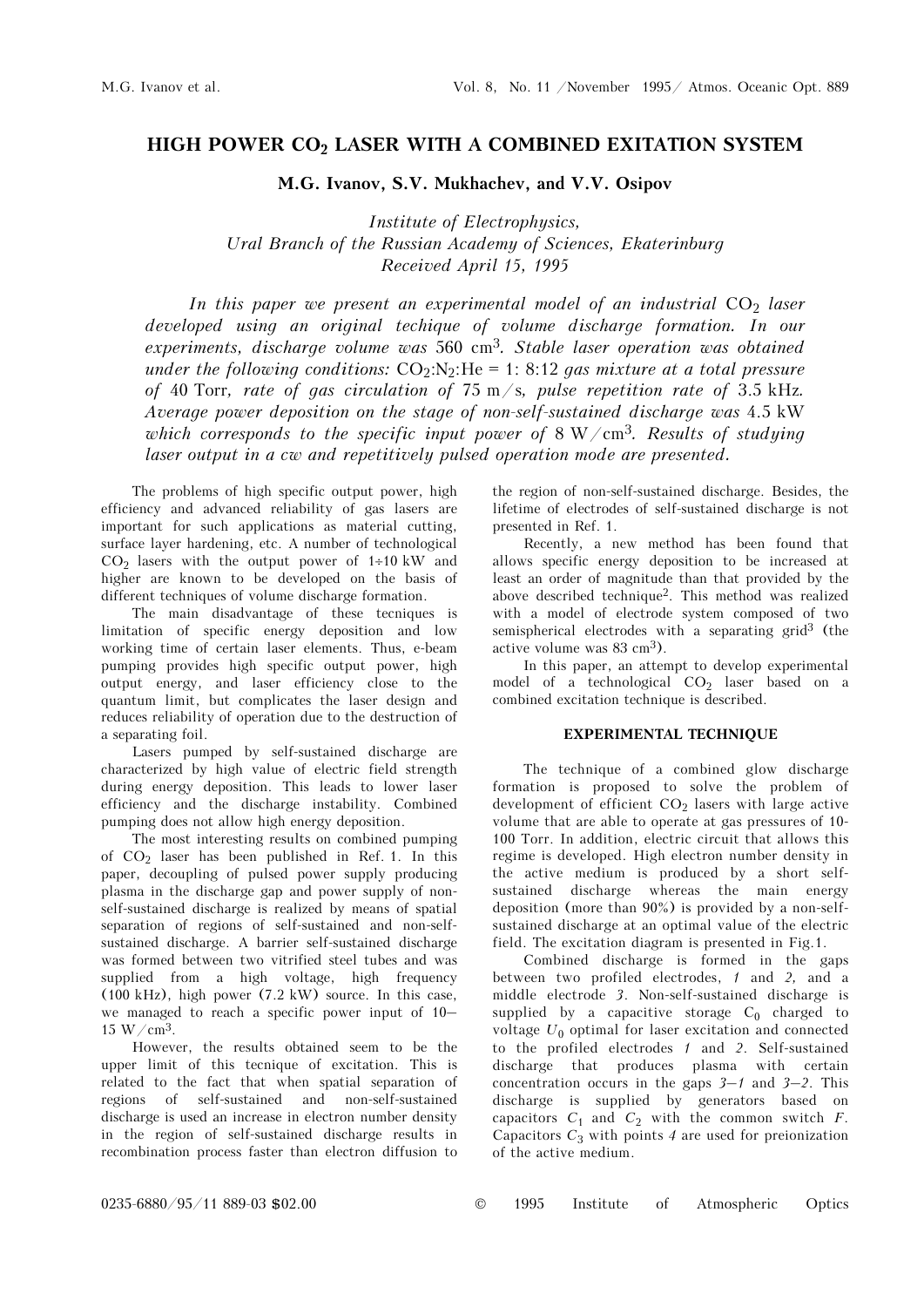The presence of a middle electrode *3* and the use of a separate supply of self-sustained discharges in the gaps *3*–*1* and *3*–*2* with a common switch enabled us to decouple electric circuits without any special elements limiting the discharge current.



*FIG. 1. Block diagram of a combined discharge excitation: are electrodes of the main discharge 1 and 2, the middle electrode 3, the preionization electrodes 4, and the discharge chamber 5*.

Formation of a combined discharge is performed in the following way. The storages  $C_1$  and  $C_2$  are initially charged to a voltage  $U_1$  and charging voltage of *C*0 is *U*0. After the switch is triggered a pulsed voltage is applied to the gaps *3*–*2* and *3*–*1*. This voltage is sufficient for self-sustained discharge initiation. Preionization of the gas is produced during the voltage rise by the sparks between points *4* and the middle electrode 3. Capacitor  $C_3$  limits the current of the preionization discharge.

Main energy loading in plasma produced by selfsustained discharge is provided by the capacitor  $C_0$ during the stage of plasma recombination decay. The value  $U_0$  is determined by conditions of the most efficient population of the upper lasing level (similar to the case of an e-beam controlled discharge ).

In our experiments, the total discharge volume was 3.5×2×80 cm3. Electrode separation was 1.5 to 2 cm. It was chosen to provide equal electric fields in the gaps. Location of the preionization electrodes can be varied with their displacement within 1 to 10 cm along and against the gas flow. The preionization capacitor used was from 1 to 2 nF.

Pulse repetition frequency of self-sustained discharge reached 10 kHz at a peak voltage of 15 kV. Capacity of the energy storage providing selfsustained discharge was 2.2 nF. Power supply for non-self-sustained discharge mantained constant voltage value across the discharge gap of 3 kV providing the electric power consumption about 8 kW.

The rate of gas flow in the discharge chamber varied from 0 to 75 m/s.

Main parts that were in contact with the active medium were made of stainless steel.

## **EXPERIMENTAL RESULTS**

Based on the current waveforms of self-sustained discharge, the electron number density in the plasma prodused is calculated according to the expression:  $n_e = I/e v S$ ,

here *I*/*S* is the current density of self-sustained discharge; *e* and *v* are the electron charge and its drift velocity, respectively. The values of drift velocity for nitrogen are presented in Ref. 4.

The energy deposited on the stage of non-selfsusteined discharge was obtained by graphic integration of the product of current and voltage values:

$$
W_0 = \int_0^t I(t) U_0(t) dt,
$$

where  $I(t)$  and  $U_0(t)$  are values of the current and voltage on the stage of non-self-sustained discharge, respectively.

The electron number density and average power of non-self-sustained discharge versus composition of the gas mixture and total pressure are presented in Fig. 2. The electron number density decreases as gas pressure is increased if all other conditions are kept the same. Indeed, in that case the voltage maintained at the stage of self-sustained discharge is higher whereas decrease of discharge current at this stage is observed if the total energy deposition remains unchanged.



*FIG. 2. Electron number density (curves 1–4) and the mean discharge power (curves 5, 6) versus gas pressure and mixture composition. The following mixtures were used*:  $CO_2:N_2:He = 1:1:1$  (*1*),  $CO_2:N_2:He = 1:10:10$ (3),  $CO_2:N_2:H$ e = 2:15:25 (2, 5),  $CO_2:N_2:H$ e = 2:25:15  $(4, 6)$ .

Similar explanation is valid if we consider the influence of partial pressure of a molecular gas on the discharge parameters since it strongly affects the current voltage characteristic of a self-sustained discharge.